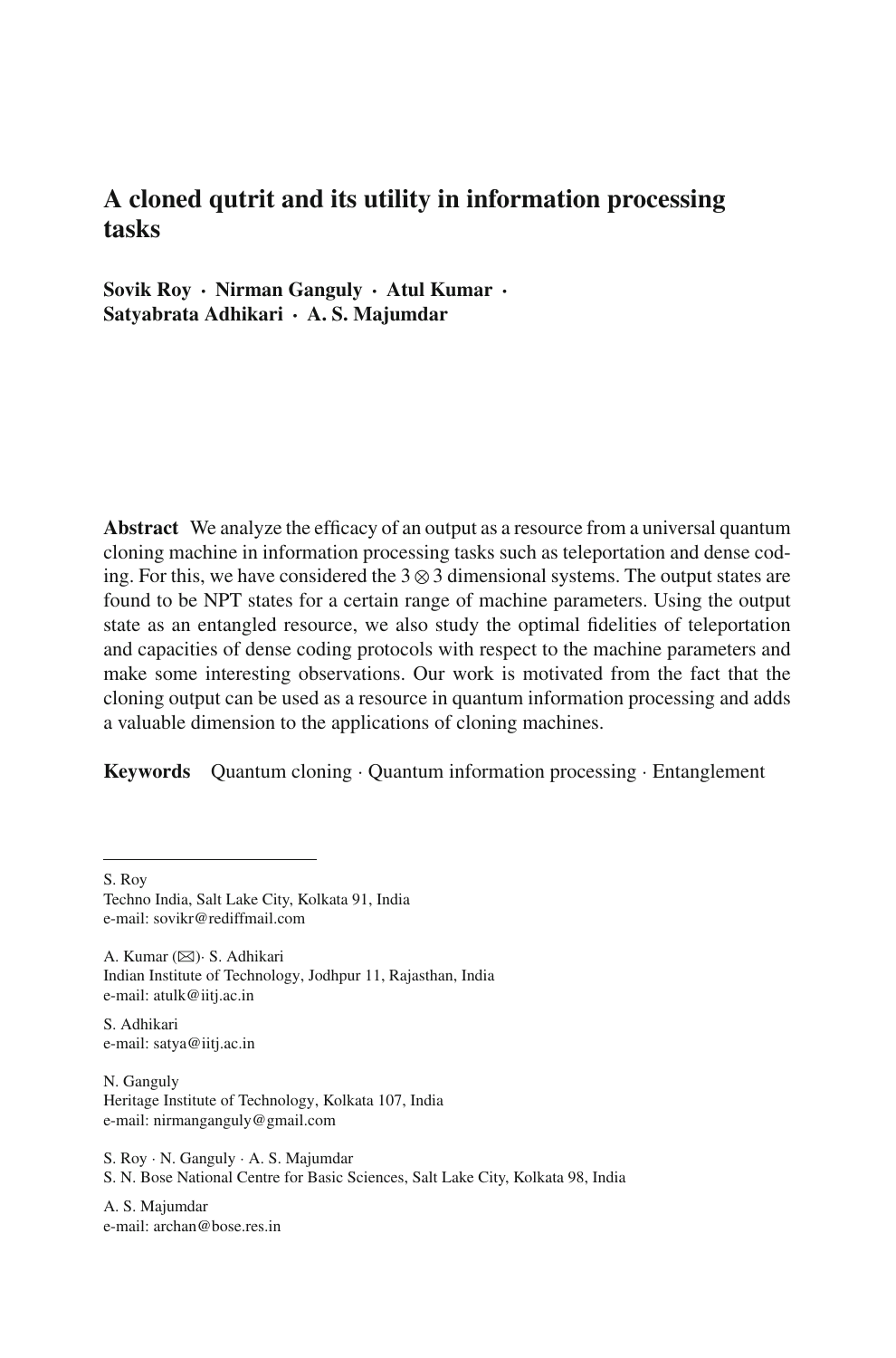### **1 Introduction**

Quantum entanglement apart from being central to the investigations of the fundamentals of quantum mechanics has also been used as a resource enabling efficient quantum information processing protocols such as quantum teleportation [\[1](#page-9-0)], superdense coding [\[2](#page-9-1)[,3](#page-9-2)], cryptography [\[4](#page-9-3)[,5](#page-9-4)], quantum cloning [\[6\]](#page-9-5), etc. The question of usefulness of states for quantum teleportation  $[7,8]$  $[7,8]$  $[7,8]$ , dense coding [\[9](#page-9-8)], and quantum cryptography [\[10](#page-9-9)[,11](#page-9-10)] has also been studied in detail. Although most of the information processing protocols put emphasis on the use of two-level systems as the fundamental units of quantum information transfer, there is a growing interest among the quantum information community to study multilevel or higher dimensional systems for quantum information processing  $[12]$ . This attributes to the fact that in the higher dimensions, quantum information processes are supposed to be more efficient in certain situations. For example, a quantum state in a large dimensional space contains more information than one in small dimensional space [\[13\]](#page-9-12). Moreover, the present experimental context also makes it reasonable to consider the manipulation of more-than-two-level quantum information carriers.

In this article, we address the problem of using higher dimensional systems for quantum information processing. Central to our investigation is the usefulness of mixed states of two qutrits, obtained as an output from Buzek–Hillery universal quantum cloning machine [\[14\]](#page-9-13), as resources for quantum teleportation and dense coding protocols. Our analysis of teleportation and dense coding using higher dimensional systems provides some interesting aspects about the outputs obtained from the cloning machine when used as resources in quantum information processing. We show that the nonoptimal output state obtained from the Buzek–Hillery cloning machine can be used more efficiently as a resource for quantum information processing in comparison with the optimal output state obtained from the Buzek–Hillery cloning machine. Surprisingly, our results show that the optimal teleportation fidelity for a distilled nonoptimal output state as a resource is more than the optimal teleportation fidelity for a distilled optimal output state as a resource for a certain range of machine parameters. For dense coding, one can successfully use only a distilled nonoptimal output state as a resource and not the distilled optimal output state. We believe that the results obtained in this article would add another important dimension to the applicability of quantum cloning machines to quantum information processing [\[15](#page-9-14)].

In Sect. [2,](#page-1-0) we give a brief review of Buzek–Hillery universal quantum cloning machine and discuss the entanglement properties of the output states obtained from the cloning machine. Sections [3](#page-3-0) and [4](#page-5-0) deal with the analysis of the optimal and nonoptimal output state, respectively, for quantum information processing. We conclude the article with results and discussions in Sect. [5.](#page-7-0)

## <span id="page-1-0"></span>**2 Entanglement properties of the two-qutrit state obtained from the Buzek–Hillery universal quantum cloning machine (BH-UQCM)**

In order to facilitate the discussion of our analysis and results, we briefly describe Buzek and Hillery's universal quantum cloning machine (UQCM) for arbitrary higher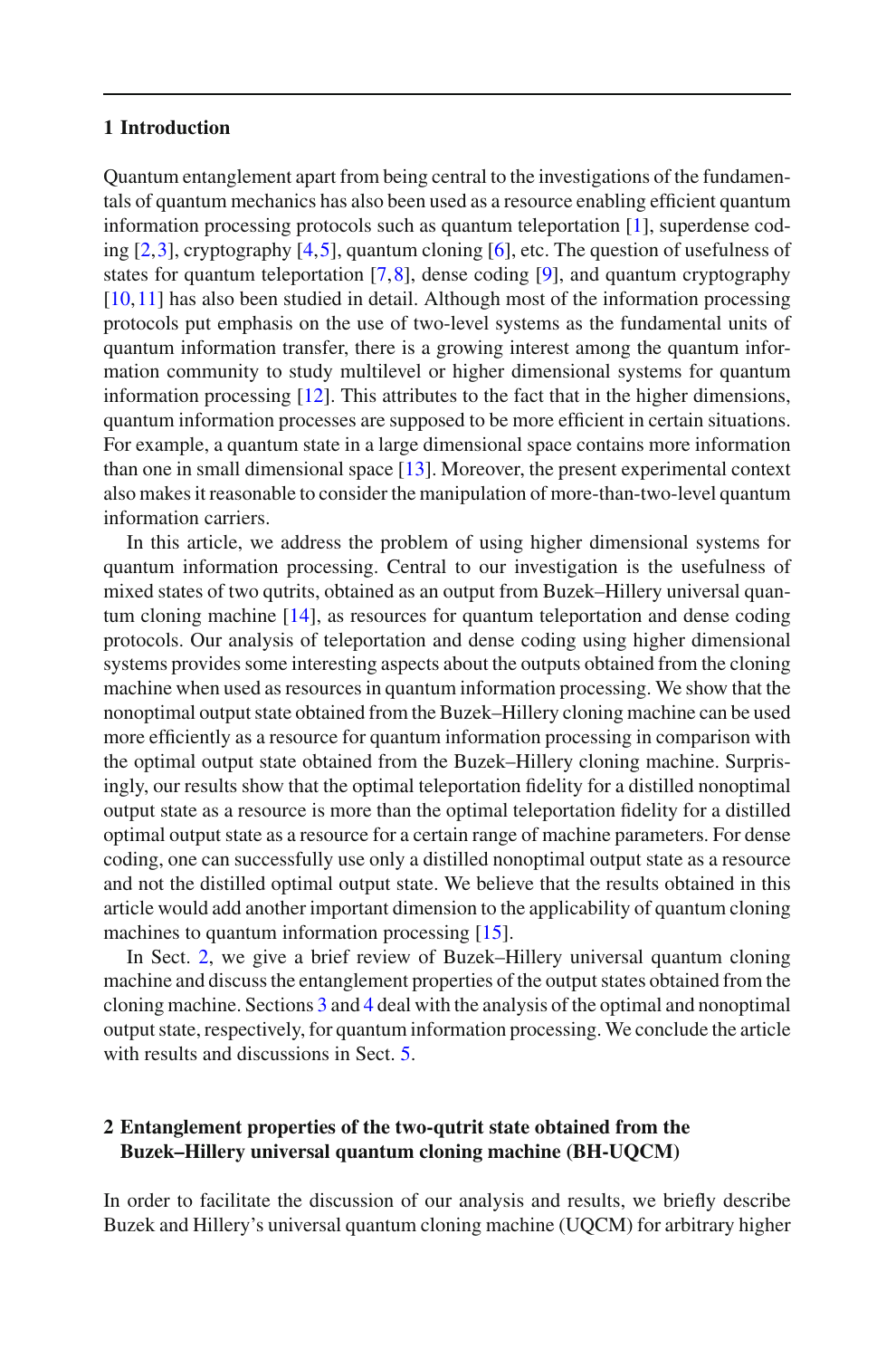dimensional Hilbert space [\[14\]](#page-9-13). If we consider the initial state of the cloning machine as  $|X\rangle_x$ , then the cloning transformation is given by

<span id="page-2-0"></span>
$$
|\psi_i\rangle_a|0\rangle_b|X\rangle_x \longrightarrow \lambda |\psi_i\rangle_a |\psi_i\rangle_b |X_i\rangle_x + \mu \sum_{j \neq i}^2 \{|\psi_i\rangle_a |\psi_j\rangle_b + |\psi_j\rangle_a |\psi_i\rangle_b\} |X_j\rangle_x (1)
$$

where  $|\psi_i\rangle_a$  is the initial state to be cloned, and  $|0\rangle_b$  is the blank copy in which the input state has to be cloned with real parameters  $\lambda$  and  $\mu$ . The unitarity of the transformation ensures the following relation between the parameters  $\lambda$  and  $\mu$ ;

$$
\lambda^2 + 4\mu^2 = 1. \tag{2}
$$

The values of the parameters  $\lambda$  and  $\mu$  which guarantee the universality and optimality of the transformation is given by  $\lambda^2 = \frac{1}{2}$  and  $\mu^2 = \frac{1}{8}$  [\[14](#page-9-13)].

We now proceed to discuss the entanglement properties of a two-qutrit system generated as the output of the UQCM [\(1\)](#page-2-0). For this, we consider a single qutrit system as a input to the cloning machine, namely

$$
|\varphi\rangle = \frac{1}{\sqrt{3}}[|0\rangle + |1\rangle + |2\rangle]
$$
 (3)

<span id="page-2-1"></span>The output corresponding to two-qutrit system depends on the machine parameters and can be given by

$$
\rho_{ab}^{out} = \frac{(1 - 4\mu^2)}{3} \sum_{i=0}^{2} |i, i\rangle \langle i, i| + \frac{2}{3}\mu^2 \sum_{i \neq j}^{2} |i, j\rangle \left[ \langle i, j| + \langle j, i| \right] + \frac{\sqrt{(1 - 4\mu^2)}}{3} \mu \left[ \sum_{i \neq j}^{2} |i, i\rangle \langle \langle i, j| + \langle j, i| \rangle + \sum_{i \neq j}^{2} |i, j\rangle \langle \langle i, i| + \langle j, j| \rangle \right] + \frac{\mu^2}{3} \left[ \sum_{i \neq j}^{2} |i, j\rangle \langle \langle i, j + 1| + \langle j + 1, i| + \langle i + 1, j + 1| + \langle j + 1, i + 1| \rangle \pmod{2} \right] \tag{4}
$$

Using the positive partial transposition criteria [\[16\]](#page-9-15) with respect to the system *a*, we show that at least one of the two obtained Eigen values

$$
E_1 = \frac{1 + 4\mu^2}{6} - \frac{1}{6}\sqrt{1 + 24\mu^2 - 104\mu^4 + 32\sqrt{-(2\mu - 1)(2\mu + 1)}\mu^3}
$$
(5)

and

$$
E_2 = \frac{1 - 5\mu^2}{6} - \frac{1}{6}\sqrt{1 - 6\mu^2 + 25\mu^4 - 16\sqrt{-(2\mu - 1)(2\mu + 1)}\mu^3}
$$
(6)

are always negative when  $\mu \in (0, \frac{1}{2}]$ . For example, the eigenvalue  $E_1$  is negative when  $\mu \in \left(0, \frac{6+\sqrt{2}}{17}\right)$ , and the eigen value  $E_2$  is negative when either  $\mu \in \left(0, \frac{1}{2\sqrt{2}}\right)$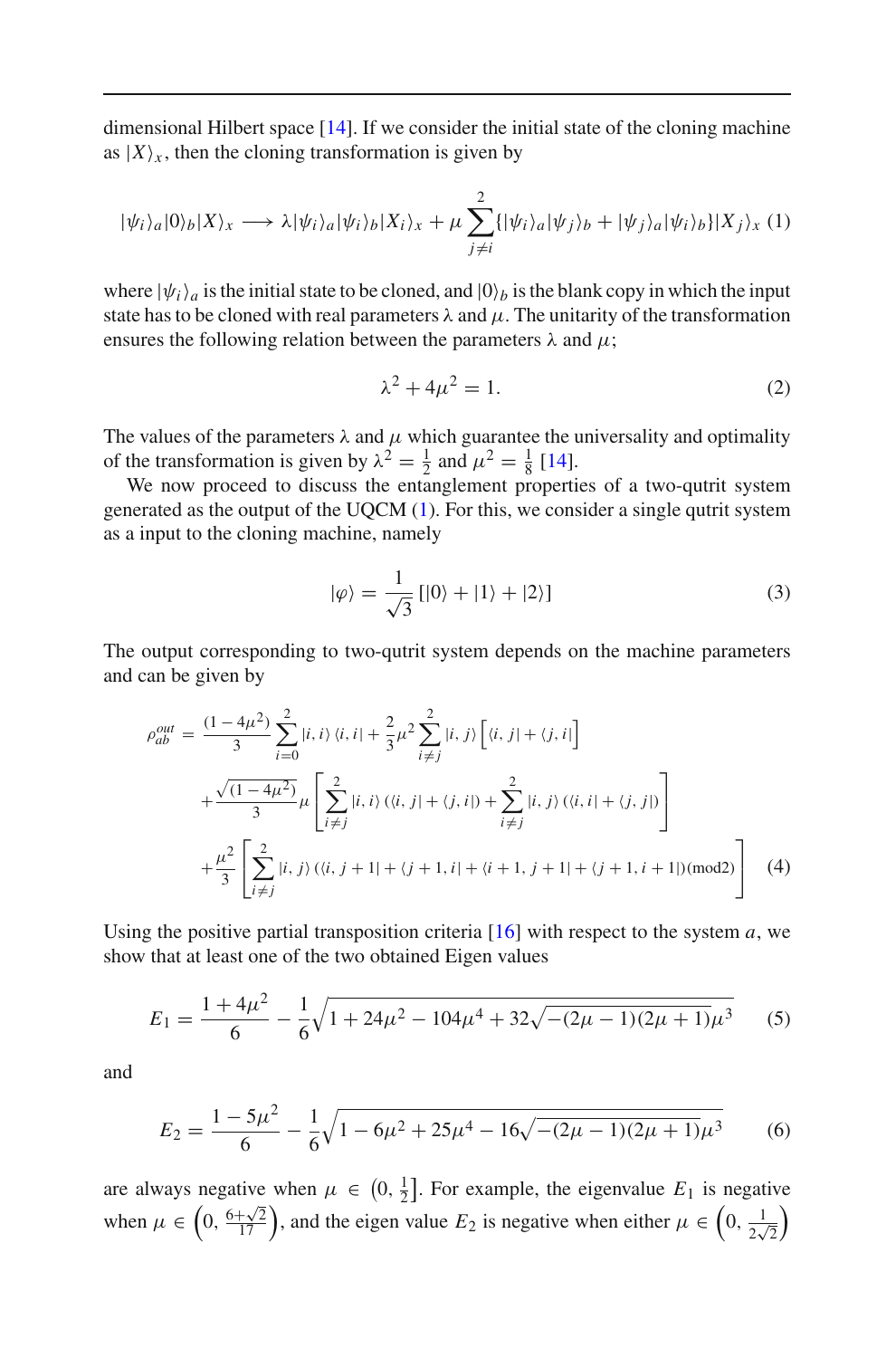or  $\mu \in \left(\frac{1}{2}\right)$  $\frac{1}{2\sqrt{2}}, \frac{1}{2}$ . Therefore, the state [\(4\)](#page-2-1) is a NPT state for  $\mu \in (0, \frac{1}{2}]$ . The fact that the cloned two-qutrit system generated from the UQCM is a NPT state motivates us to analyze its utility for quantum information processing tasks such as teleportation and dense coding.

## <span id="page-3-0"></span>**3 Analysis of quantum teleportation and dense using the optimal output state of BH-UQCM**

The output two-qutrit state obtained from the cloning machine will be an optimal state  $\rho_{ab}^{opt}$  for  $\mu^2 = \frac{1}{8}$ . From Eq. [\(4\)](#page-2-1) and [\[16](#page-9-15)], it is easy to show that such an output state would be an NPT state.

We know that a qutrit system can be used as a teleportation channel, if its fully entangled fraction, i.e.,  $F(\rho)$  is greater than  $\frac{1}{3}$  [\[17\]](#page-9-16). Moreover, the fully entangled fraction for any arbitrary state  $\rho$  is defined as

$$
F(\rho) = Max_{\phi} \langle \phi | \rho | \phi \rangle \tag{7}
$$

<span id="page-3-1"></span>where maximum is taken over all the maximally entangled basis states  $\phi$ . Therefore, in order to confirm the utility of the two-qutrit optimal output state  $\rho_{ab}^{out}$  in teleportation, we now proceed to calculate its fully entangled fraction.

The maximally entangled orthonormal basis for two-qutrit system can be repre-sented as [\[18\]](#page-9-17)

$$
|\phi_{xy}\rangle = \frac{1}{\sqrt{3}} \sum_{j=0}^{2} \xi^{jy} |j, j + x\rangle, \quad x, y = 0, 1, 2
$$
 (8)

<span id="page-3-2"></span>where  $\xi := e^{\frac{2\pi i}{3}}$  and  $\{|0\rangle, |1\rangle, |2\rangle\}$  is an orthonormal basis for the space of one qutrit. Therefore, considering the optimal output state  $\rho_{ab}^{opt}$  and using [\(7\)](#page-3-1), [\(8\)](#page-3-2) and

$$
\langle \phi_{ij} | \rho | \phi_{ij} \rangle = Tr(\rho | \phi_{ij} \rangle \langle \phi_{ij} |)
$$
\n(9)

we find that  $F(\rho_{ab}^{opt}) = \frac{1}{6} < \frac{1}{3}$ . Hence, the state  $\rho_{ab}^{opt}$  cannot be used as a resource for quantum teleportation.

We now proceed to analyze whether the optimal state is useful for dense coding or not. For any 3 ⊗ 3 dimensional system, the capacity of dense coding for any given shared state ρ*ab* can be defined as

$$
\chi = \log_2 3 + S(\rho_b) - S(\rho_{ab})\tag{10}
$$

<span id="page-3-3"></span>where  $S(\rho_b)$  is the von-Neumann entropy of the reduced system  $\rho_b$  and  $S(\rho_{ab})$  is von-Neumann entropy for the joint state  $\rho_{ab}$ . A shared quantum state is thus said to be useful for dense coding, if the corresponding capacity  $\chi$  is more than  $log_2(3)$ . From [\(10\)](#page-3-3), it is clear that such states are precisely those for which  $S(\rho_b) - S(\rho_{ab}) > 0$ . For the state  $\rho_{ab}^{opt}$ , we find that  $S(\rho_{b}^{opt}) - S(\rho_{ab}^{opt}) = -0.43872 < 0$  and hence, the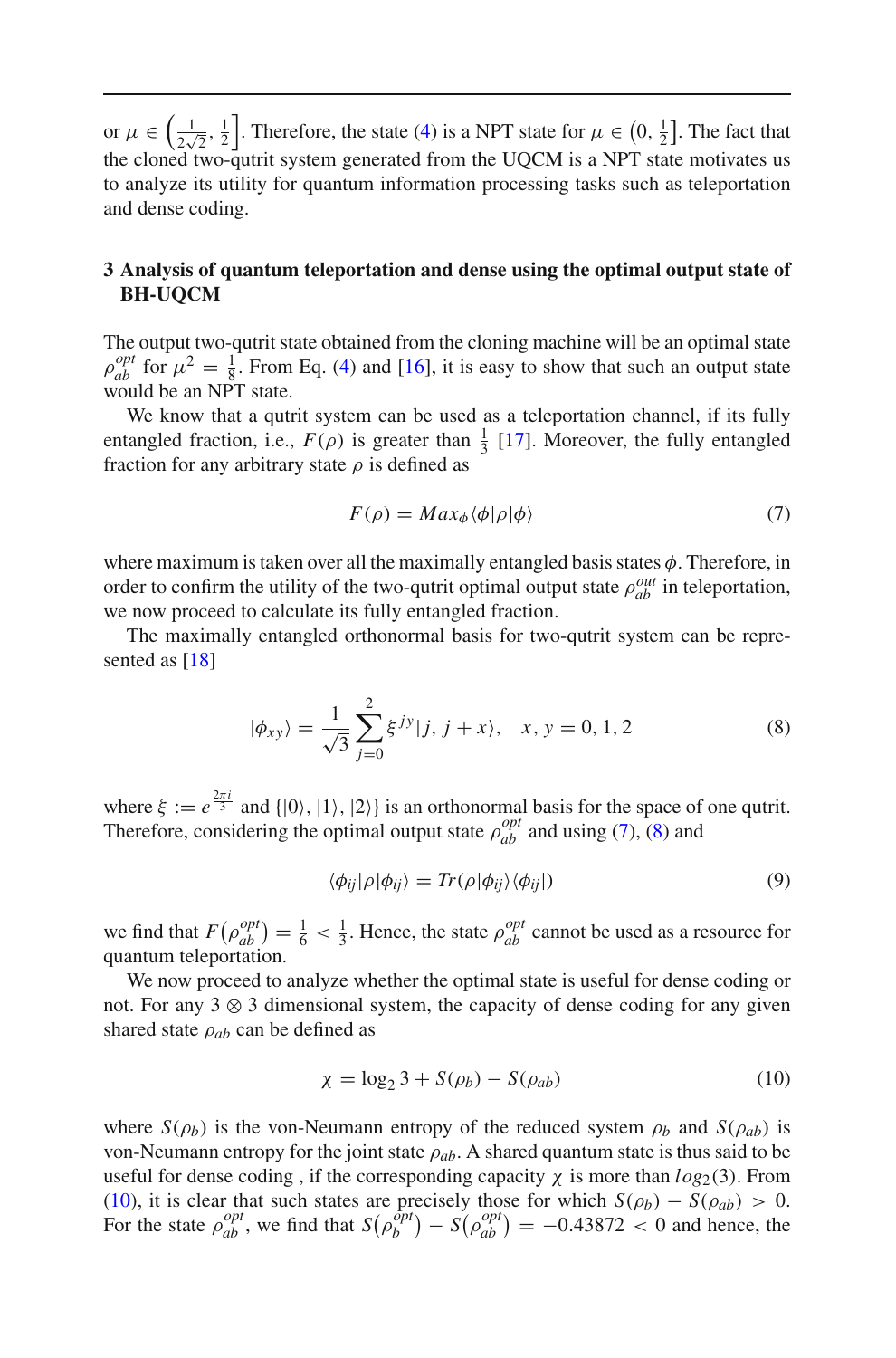state  $\rho_{ab}^{opt}$  is not useful for the dense coding protocol. As the optimal output state is not useful for teleportation and dense coding, we proceed further for the distillation of optimal output state and to analyze its efficacy for teleportation and dense coding.

#### 3.1 Analysis of the distilled optimal state for teleportation and dense coding

In Sect. [3,](#page-3-0) we have seen that the optimal output state  $\rho_{ab}^{opt}$  is not useful for teleportation and dense coding protocols. For  $2 \otimes 2$  dimensional systems, any state can be made useful for teleportation [\[19\]](#page-9-18). However, for qutrit systems and other higher dimensional systems, such possibilities have not been explored.

In this section, we try to distill the optimal output state using an appropriate filter to check the suitability of the filtered state for the teleportation and dense coding protocols. Horodecki et al. [\[20\]](#page-9-19) showed that any state violating the reduction criteria is distillable. Using the above criteria, it is easy to find that the state  $\rho_{ab}^{opt}$  violates the reduction criteria and hence is also distillable.

The distilled  $\rho_{ab}^{opt}$  can be obtained by calculating the eigenvector corresponding to the suitable negative eigenvalue of the state  $(\rho_a^{opt} \otimes I - \rho_{ab}^{opt})$  and subjecting the state to the appropriate filter. For this, we need to calculate the Eigen vector  $|\Psi\rangle$  corresponding to the negative Eigen value of the operator  $\left(\rho_a^{opt} \otimes I - \rho_{ab}^{opt}\right)$ . If the form of such an Eigen vector is  $|\Psi\rangle = \sum_{i,j=1}^{N} a_{ij} |i\rangle |j\rangle$ , then the filter *A* is nothing but an operator which can simply be represented using a matrix where the element of the matrix can be given as  $A_{ii} = \sqrt{N a_{ii}}$  [\[20](#page-9-19)]. Also, we know that if  $\rho$  is any state and A is a filter, then a new distilled state  $\rho'$  can be found as

$$
\rho' = \frac{A^{\dagger} \otimes I \rho A \otimes I}{Tr(\rho A A^{\dagger} \otimes I)} \tag{11}
$$

<span id="page-4-0"></span>where *A* is the filter. Following the procedures described in [\[20\]](#page-9-19), we construct the filter  $A_{opt}$  for the optimal state  $\rho_{ab}^{opt}$  which is given by

$$
A_{opt} = \begin{pmatrix} \sqrt{3} \left( \frac{3}{2} - \frac{\sqrt{29}}{2} \right) \sqrt{3} \left( -\frac{7}{2} + \frac{\sqrt{29}}{2} \right) -\sqrt{3} \\ \sqrt{3} \left( \frac{7}{2} - \frac{\sqrt{29}}{2} \right) \sqrt{3} \left( -\frac{3}{2} + \frac{\sqrt{29}}{2} \right) \sqrt{3} \\ \sqrt{3} \left( \frac{5}{2} - \frac{\sqrt{29}}{2} \right) \sqrt{3} \left( -\frac{5}{2} + \frac{\sqrt{29}}{2} \right) \quad 0 \end{pmatrix}
$$
(12)

Using [\(11\)](#page-4-0), we find the distilled form of  $\rho_{ab}^{opt}$  denoted by  $(\rho')_{ab}^{opt}$  such that

$$
(\rho')_{ab}^{opt} = \frac{A_{opt}^{\dagger} \otimes I \rho_{ab}^{optout} A_{opt} \otimes I}{Tr(\rho_{ab}^{optout} A_{opt} A_{opt}^{\dagger} \otimes I)}
$$
(13)

<span id="page-4-1"></span>Interestingly, the filtered optimal state [\(13\)](#page-4-1) is found to be suitable for teleportation since the fully entangled fraction of  $(\rho')_{ab}^{opt} = 0.38789 > \frac{1}{3}$ . Moreover, the optimal teleportation fidelity for any arbitrary state  $\rho$  in 3 dimensional system is defined as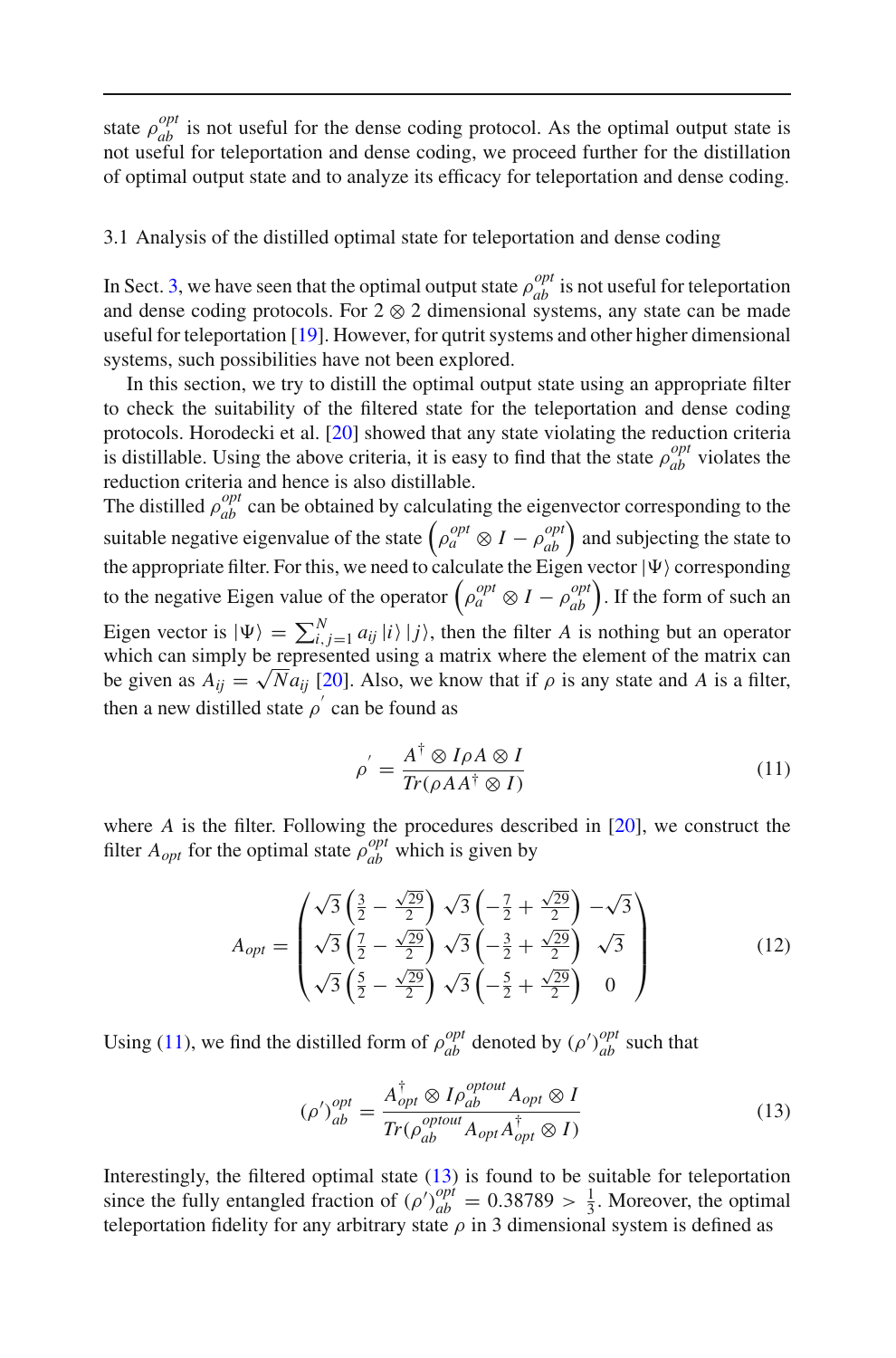$$
f(\rho) = \frac{3F(\rho) + 1}{4}
$$
 (14)

Therefore, in our case, the optimal teleportation fidelity of the state  $(\rho')_{ab}^{opt}$  is given by

$$
f((\rho')^{opt}_{ab}) = \frac{3F((\rho')^{opt}_{ab}) + 1}{4} = 0.5409
$$
 (15)

Similarly for the dense coding protocol using [\(10\)](#page-3-3) and [\(13\)](#page-4-1), we see that  $S((\rho')_b^{opt})$  –  $S((\rho')_{ab}^{opt}) = -0.3327 < 0$ . Therefore, the filtered optimal state is still not useful for dense coding.

#### <span id="page-5-0"></span>**4 Nonoptimal output states as a resources in teleportation and dense coding**

The output state generated from the cloning machine depends on the machine parameters  $\lambda$  and  $\mu$ . For all the values of the parameter  $\mu$  (except for  $\mu^2 = \frac{1}{8}$ ) in the range  $\mu \in \left(0, \frac{1}{2}\right]$ , the output state  $\rho_{ab}^{out}$  is a nonoptimal state. Although we have shown that the state  $\rho_{ab}^{out}$  is always a NPT state in this range, i.e., when  $\mu \in (0, \frac{1}{2}]$ , the fully entan-gled fraction [\(7\)](#page-3-1) of the state  $\rho_{ab}^{out}$  is  $F\left(\rho_{ab}^{out}\right) = \frac{4\mu^2}{3}$  which never exceeds  $\frac{1}{3}$ . Hence, the nonoptimal state  $\rho_{ab}^{out}$  is also not useful to be used as a resource for teleportation process.

Alternately, one can also use a teleportation witness operators to confirm whether a state can or cannot be used as a quantum channel for teleportation protocol [\[21](#page-9-20)[,22](#page-9-21)]. For example, if a Hermitian operator *W* is also a teleportation witness operator, then for all the states  $\sigma$  which are not useful for teleportation  $Tr(W\sigma) \geq 0$ . For our purpose, we use the teleportation witness operator for the qutrit system as

$$
W = \frac{I}{3} - |\phi^+\rangle\langle\phi^+|\tag{16}
$$

<span id="page-5-1"></span>where  $|\phi^{+}\rangle = \frac{1}{3} \sum_{i=0}^{2} |ii\rangle$ . For the nonoptimal output of two-qutrit system, we find that  $Tr (W \rho_{ab}^{out}) = \frac{4}{3} \mu^2$ , which is always positive for  $0 < \mu < \frac{1}{2}$ . This proves that the state  $\rho_{ab}^{\text{out}}$  cannot be used in telelportation.

In order to see whether the state  $\rho_{ab}^{out}$  is useful in dense coding or not, we plot a graph between  $S(\rho_b^{out}) - S(\rho_{ab}^{out})$  and the machine parameter  $\mu$ , where  $\rho_b^{out}$  is the reduced density operator of the two-qutrit output state  $\rho_{out}^{ab}$  and is given by

$$
\rho_b^{out} = \begin{pmatrix} \frac{1}{3} & \frac{1}{3}\mu \left(2\sqrt{1 - 4\mu^2} + \mu\right) & \frac{1}{3}\mu \left(2\sqrt{1 - 4\mu^2} + \mu\right) \\ \frac{1}{3}\mu \left(2\sqrt{1 - 4\mu^2} + \mu\right) & \frac{1}{3} & \frac{1}{3}\mu \left(2\sqrt{1 - 4\mu^2} + \mu\right) \\ \frac{1}{3}\mu \left(2\sqrt{1 - 4\mu^2} + \mu\right) & \frac{1}{3}\mu \left(2\sqrt{1 - 4\mu^2} + \mu\right) & \frac{1}{3} \end{pmatrix}
$$
\n(17)

It is clear from the Fig. [1](#page-6-0) that the two-qutrit nonoptimal state  $\rho_{ab}^{out}$  is not useful for dense coding when  $\mu \in \left(0, \frac{1}{2}\right]$ .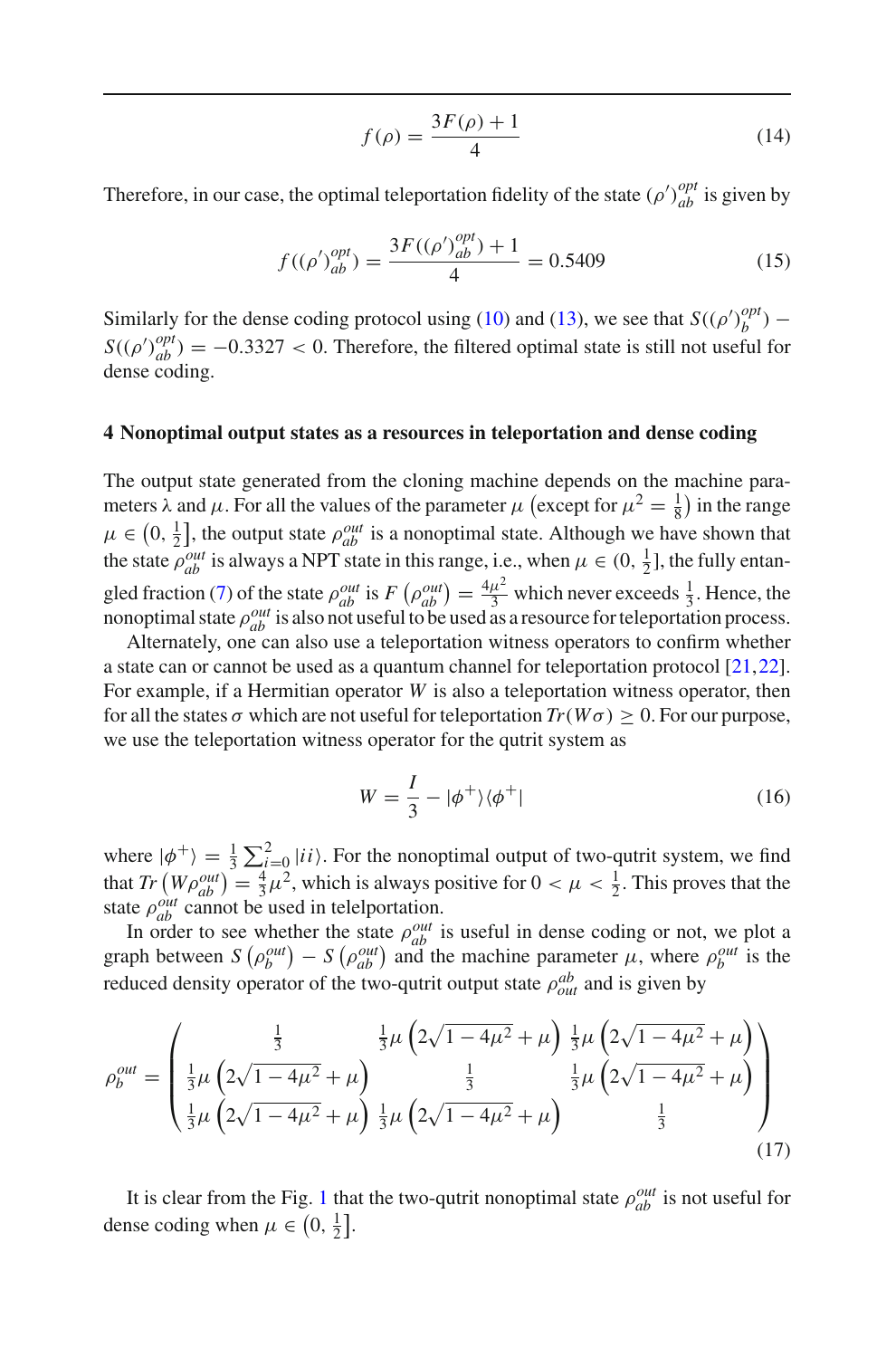

<span id="page-6-0"></span>**Fig. 1** The figure shows that the difference  $S(\rho_b) - S(\rho_{ab})$  always lies in the fourth quadrant of the cartesian plane with respect to the values of  $\mu$  in the range  $\left(0, \frac{1}{2}\right)$ 

#### 4.1 Analysis of the distilled nonoptimal states in teleportation and dense coding

As the nonoptimal output state also cannot be used for information transfer, we try to find out whether it is possible to distill the nonoptimal output state using an appropriate filter so that the distilled system can be used for quantum information protocols.

Similar to the optimal state output, the nonoptimal state [\(4\)](#page-2-1) also violates the reduc-tion criteria [\[20\]](#page-9-19). Therefore, it is possible to distill the nonoptimal output state  $\rho_{ab}^{out}$ of two qutrits. For this, we calculate the eigenvector corresponding to the suitable negative eigenvalue of the state  $(\rho_a^{out} \otimes I - \rho_{ab}^{out})$  and by subjecting the state to an appropriate filter. In this case, the obtained Eigen value is expressed as

$$
E = \frac{1 - 3\mu^2}{6} + \frac{1}{3}\sqrt{-(2\mu - 1)(2\mu + 1)}d
$$
  

$$
-\frac{1}{6}\sqrt{1 - 18\mu^2 + 4\sqrt{-(2\mu - 1)(2\mu + 1)}\mu + 113\mu^4 - 44\mu^3\sqrt{-(2\mu - 1)(2\mu + 1)}} \quad (18)
$$

which is always negative for  $\mu \in \left(\frac{6+\sqrt{2}}{17}, \frac{1}{2}\right]$ . Hence, following [\[20\]](#page-9-19), we construct the filter  $A_{nonopt}$  to distill the state  $\rho_{ab}^{out}$  where

$$
A_{nonopt} = \sqrt{3} \begin{pmatrix} 1 & -k & -k \\ -k & 1 & -k \\ -k & -k & 1 \end{pmatrix} \tag{19}
$$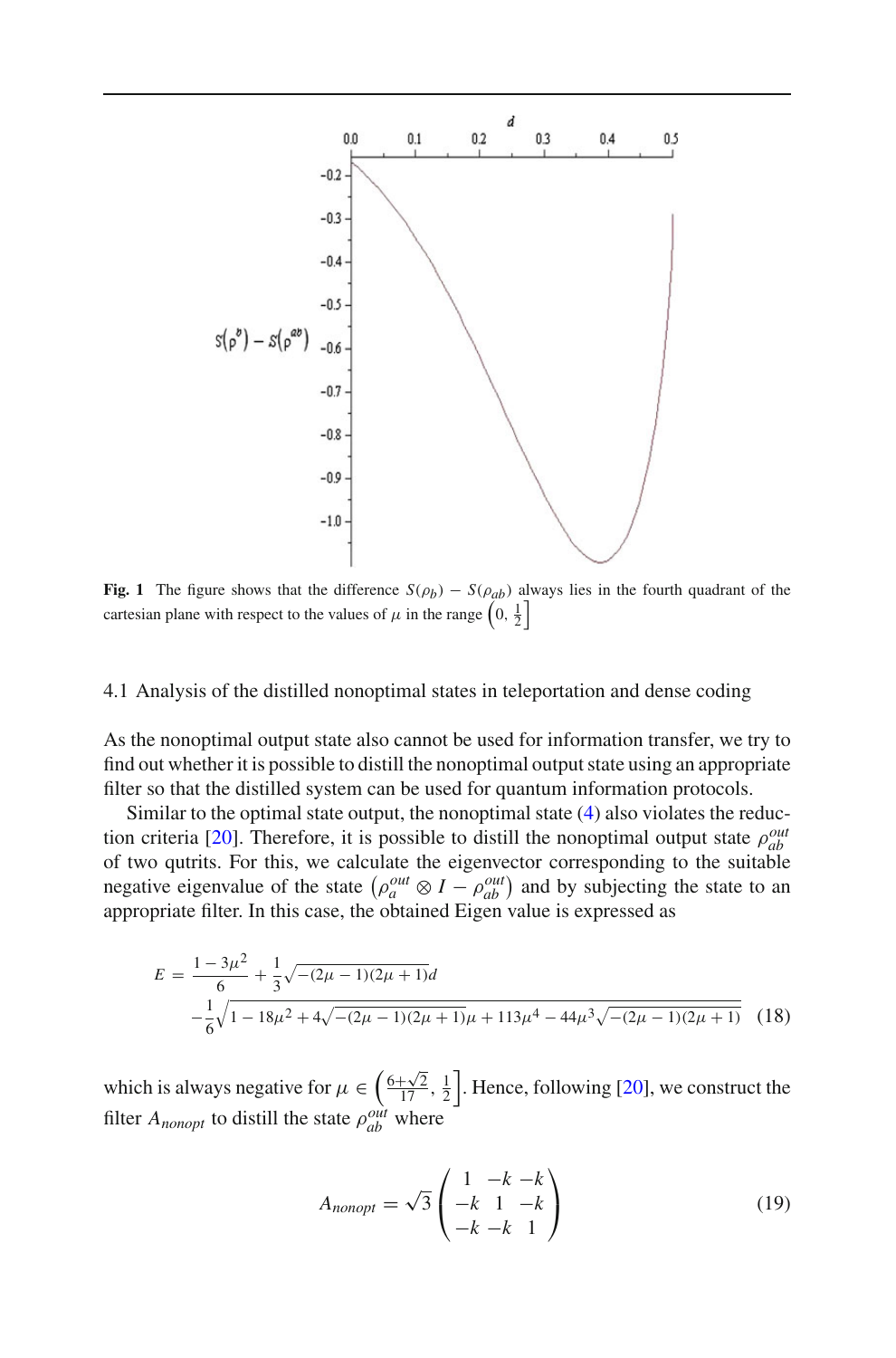and 
$$
k = \frac{11\mu^2 - 2\sqrt{1 - 4\mu^2}\mu + \sqrt{1 - 18\mu^2 + 4\sqrt{1 - 4\mu^2}\mu + 113\mu^4 - 44\mu^3\sqrt{1 - 4\mu^2} - 1}}{4\mu^2}
$$
;  $\mu \in \left(\frac{6 + \sqrt{2}}{17}, \frac{1}{2}\right]$ .  
This filter thus transforms  $\rho_{ab}^{out}$  to its filtered form  $\tau_{ab}^{out}$  given by

$$
\tau_{ab}^{out} = \frac{A_{nonopt}^{\dagger} \otimes I \rho_{ab}^{out} A_{nonopt} \otimes I}{Tr(\rho_{ab}^{out} A_{nonopt} A_{nonopt}^{\dagger} \otimes I)}
$$
(20)

Therefore, fully entangled fraction of the distilled state  $\tau_{ab}^{out}$  is

$$
F\left(\tau_{ab}^{out}\right)
$$
\n
$$
= \frac{4\left[\mu^2(2(1-t_1)+\mu^2(22t_1-31)+t_2(10-110\mu^2-6t_1)+198\mu^4)\right]}{3\left[(1-k)+t_2(6-68\mu^2+94\mu^4-4t_1+12t_1\mu^2)+\mu^2(6t_1-9-5\mu^2+23t_1\mu^2)\right]}
$$
\n(21)

where  $t_2 = \sqrt{1 - 4\mu^2} \cdot \mu$  and  $t_1 = \sqrt{1 - 18\mu^2 + 4t_2 + 113\mu^4 - 44\mu^2 \cdot t_2}$ . Evidently, for  $\mu \in \left(\frac{6+\sqrt{2}}{17}, \frac{1}{2}\right]$ , the states  $\tau_{out}^{ab}$  are always suitable for teleportation since  $F\left(\tau_{out}^{ab}\right)$  >  $\frac{1}{3}$ . Moreover, the optimal teleportation fidelity of  $\tau_{out}^{ab}$  is given by

$$
f\left(\tau_{out}^{ab}\right) = \frac{3F\left(\tau_{out}^{ab}\right) + 1}{4} \tag{22}
$$

The plot between the optimal teleportation fidelity and  $\mu$  in Fig. [2](#page-8-0) also confirms the utility of  $\tau_{ab}^{out}$  as an entangled resource for teleportation protocol. Alternately, using [\[21](#page-9-20)[,22](#page-9-21)] and [\(16\)](#page-5-1), we observe that  $Tr(W \tau_{ab}^{out}) = -\frac{1}{4\mu^4} \left[ -1 + 439\mu^6 + 17\mu^2 - \frac{1}{2}\mu^2 \right]$  $119\mu^4 - 534\mu^4 t_2 + 65\mu^4 t_1 + 108\mu^2 t_2 - 6t_2 + t_1 + 4t_1t_2 - 36\mu^2 t_1 t_2 - 14\mu^2 t_1$ ] < 0 for  $\mu \in \left(\frac{6+\sqrt{2}}{17}, \frac{1}{2}\right]$  which implies that in this range, the state  $\tau_{ab}^{out}$  can always be used as a resource in teleportation.

In order to check the usefulness of the state  $\tau_b^{out}$  for dense coding, we show that  $S(\tau_b^{out}) - S(\tau_{ab}^{out}) > 0$ , for  $\mu \in \left(\frac{6+\sqrt{2}}{17}, \frac{1}{2}\right]$ . Hence, the state  $\tau_{ab}^{out}$  can also be used as a resource in dense coding protocol as also evident from the Fig. [3.](#page-8-1) Interestingly, the optimal fidelity obtained in case of teleportation using the distilled nonoptimal output state as an entangled resource is greater than the optimal fidelity obtained in case of teleportation using the distilled optimal output state. Moreover, the distilled optimal output state cannot be used for dense coding, but the distilled nonoptimal output state can be successfully used as a resource for dense coding.

### <span id="page-7-0"></span>**5 Summary and discussion**

We have studied the entanglement properties and the usefulness of a two-qutrit output state generated through Buzek–Hillery quantum cloning machine for quantum information processing. Although we found that the optimal as well as nonoptimal output states are not useful for information processing protocols such as teleportation and dense coding, the distilled output states using appropriate filters can be used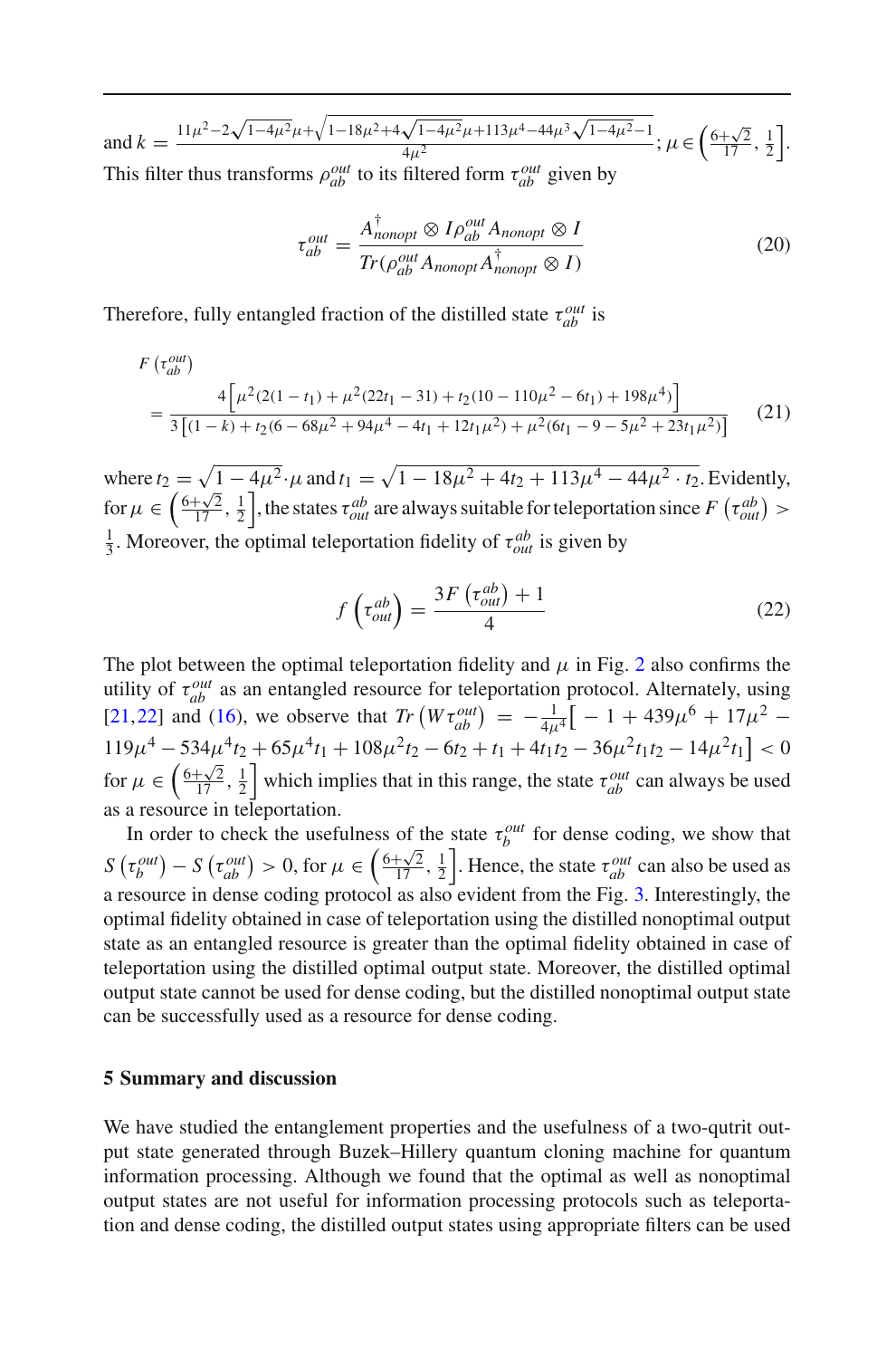

<span id="page-8-0"></span>**Fig. 2** In the figure the dotted lines represent the capacity of dense coding, i.e.,  $\chi\left(\tau_{ab}^{out}\right)$  of the nonoptimal states and dashed line represent the teleportation fidelities, i.e.,  $f(t_{ab}^{out})$  of the said state with respect to  $\mu$ 



<span id="page-8-1"></span>**Fig. 3** The ordinate of the figure represents the von-Neumann entropy of a state  $\rho$ , where *solid line* corresponds when  $\rho = \rho_{ab}^{out}$  and *dotted line* corresponds when  $\rho = \tau_{ab}^{out}$ 

as a entangled resource for information processing for a certain range of machine parameters. It is interesting to note that while the distilled optimal output state can only be used for teleportation, the distilled nonoptimal output state can be used for